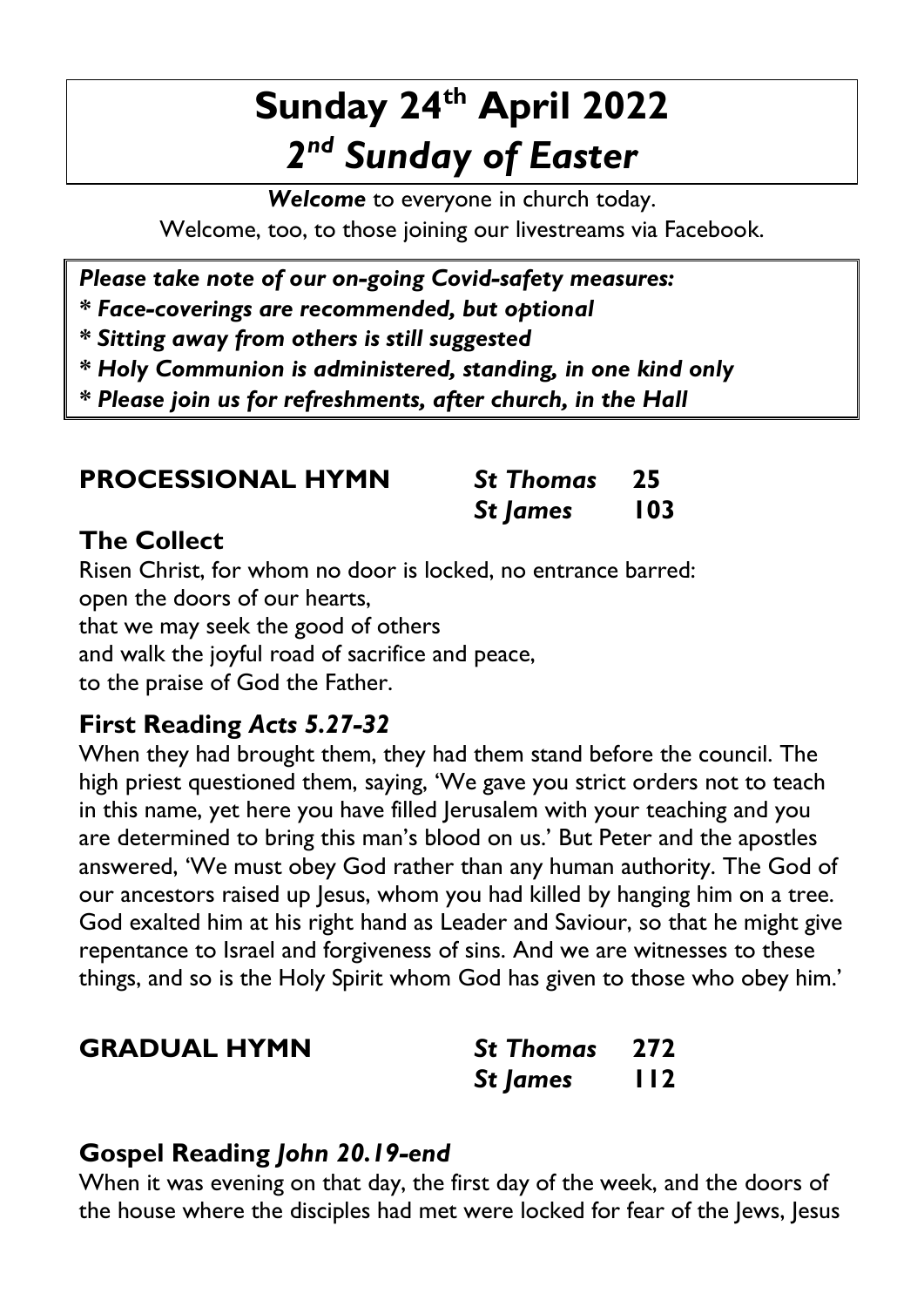came and stood among them and said, 'Peace be with you.' After he said this, he showed them his hands and his side. Then the disciples rejoiced when they saw the Lord. Jesus said to them again, 'Peace be with you. As the Father has sent me, so I send you.' When he had said this, he breathed on them and said to them, 'Receive the Holy Spirit. 2f you forgive the sins of any, they are forgiven them; if you retain the sins of any, they are retained.'

But Thomas (who was called the Twin), one of the twelve, was not with them when Jesus came. So the other disciples told him, 'We have seen the Lord.' But he said to them, 'Unless I see the mark of the nails in his hands, and put my finger in the mark of the nails and my hand in his side, I will not believe.' A week later his disciples were again in the house, and Thomas was with them. Although the doors were shut, Jesus came and stood among them and said, 'Peace be with you.' Then he said to Thomas, 'Put your finger here and see my hands. Reach out your hand and put it in my side. Do not doubt but believe.' Thomas answered him, 'My Lord and my God!' Jesus said to him, 'Have you believed because you have seen me? Blessed are those who have not seen and yet have come to believe.'

Now Jesus did many other signs in the presence of his disciples, which are not written in this book. But these are written so that you may come to believe that Jesus is the Messiah, the Son of God, and that through believing you may have life in his name.

| <b>OFFERTORY HYMN</b>  | <b>St Thomas</b><br><b>St James</b> | -35 I<br>114       |
|------------------------|-------------------------------------|--------------------|
| <b>COMMUNION HYMNS</b> | <b>St Thomas</b><br>St James        | 279,69<br>342, 305 |

#### **Prayer after Communion**

Lord God our Father, through our Saviour Jesus Christ you have assured your children of eternal life and in baptism have made us one with him: deliver us from the death of sin and raise us to new life in your love, in the fellowship of the Holy Spirit, by the grace of our Lord Jesus Christ.

| <b>FINAL HYMN</b> | <b>St Thomas</b> 532 |     |
|-------------------|----------------------|-----|
|                   | St James             | 486 |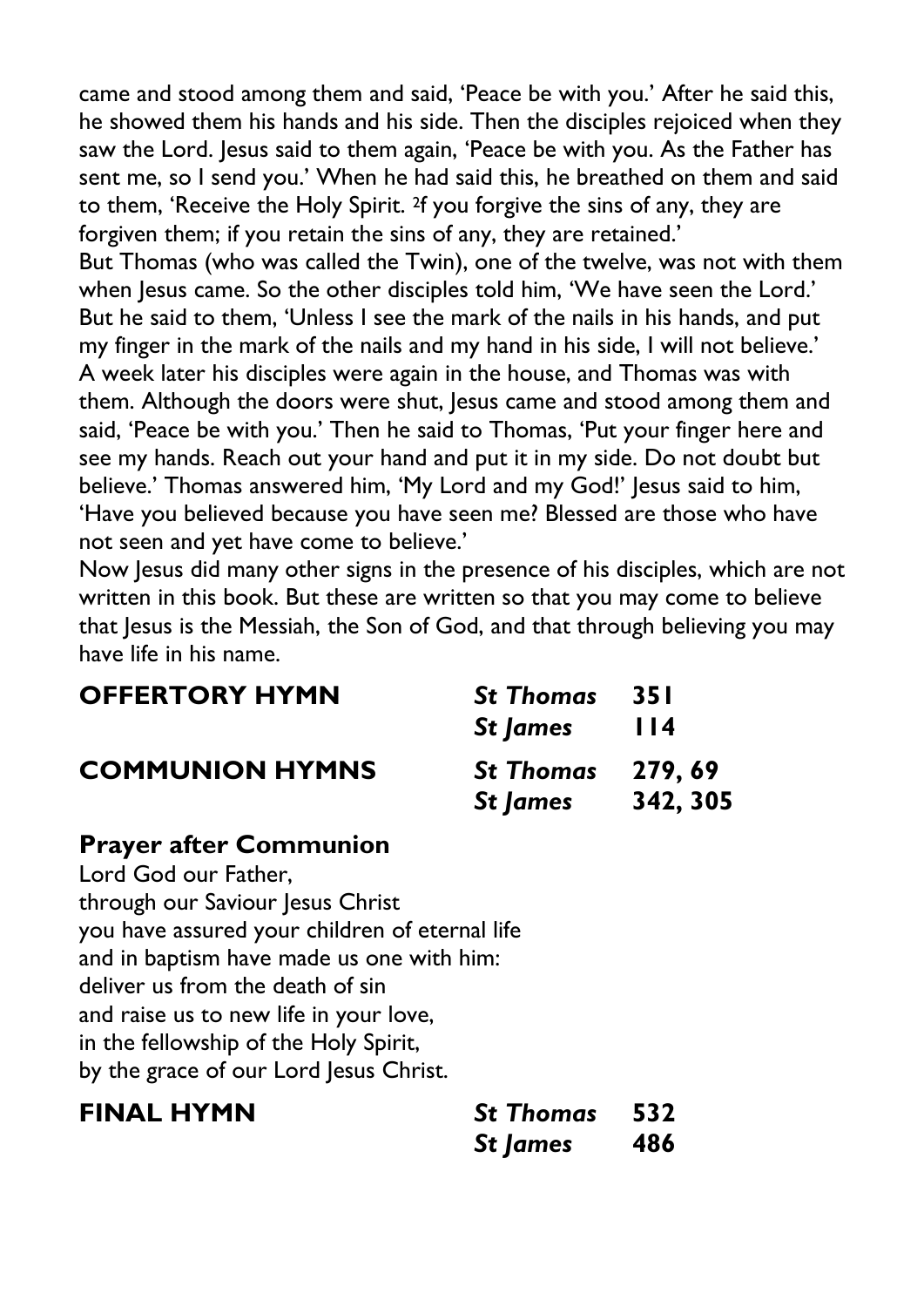# **The Week Ahead & Information**

| Today                  | 12.15                         | Holy Baptism of Cara at St James'                   |
|------------------------|-------------------------------|-----------------------------------------------------|
| <b>Monday-Saturday</b> |                               |                                                     |
|                        | 9am                           | Morning Prayer on St Thomas' Facebook page          |
| Monday                 | 8.45                          | Tea, Toast & Tots drop-in at St James'              |
|                        | $-10.30$                      |                                                     |
| Tuesday                |                               | 9.30-11 Thomas' Tots in the Church Hall             |
|                        | 10am                          | Eucharist at St James'                              |
|                        | 12pm                          | Eat & Meet Lunch at St James'                       |
| Wednesday              | l I am                        | Holy Communion at Raven Croft                       |
| <b>Thursday</b>        | 10am                          | Eucharist at St Thomas'                             |
|                        | 2.30                          | Thursday Friends & Food at St Thomas' Hall          |
| Friday                 | $ 1 - 1 $                     | St James' Café open during Spring Fair preparations |
| <b>Saturday</b>        | 10.30-2 St James' Spring Fair |                                                     |
|                        | 3.30                          | Interment of ashes for Tom Watson RIP, preceded     |
|                        |                               | by a short service in church at St Thomas'          |
|                        |                               | Next Sunday $-$ 1st May $-$ 3rd Sunday of Easter    |
|                        | 9.15                          | Eucharist at St Thomas'                             |
|                        |                               | 10.45 Eucharist at St James'                        |
|                        | 12.30                         | Holy Baptism of Lola at St James'                   |

**Thank you** to everyone who made our Easter celebrations so special. Especially to cleaners, musicians, flower arrangers, refreshment providers, bonnet wearers, noise-makers, welcomers and everyone else!

#### **St James' Spring Fair**

Saturday 30<sup>th</sup> April, 10.30-2. There will be a range of stalls (including toys, games, homemade, craft, bric-a-brac, tombola, raffle, jewellery…) Items for stalls – including prizes and tombola items - appreciated in the boxes at the back of church.

Help still needed! Please speak to Fr David or Kaye Ridings.

### **APCMs**

The Annual Meetings this year, as previously, follow on from the Parish Eucharist. St Thomas' is on Sunday 8<sup>th</sup> May and St James' is on Sunday 15<sup>th</sup> May. Everyone of the Electoral Roll is invited to attend. Everyone is encouraged to come to church and to stay on to celebrate all that our churches have been doing in the last year.